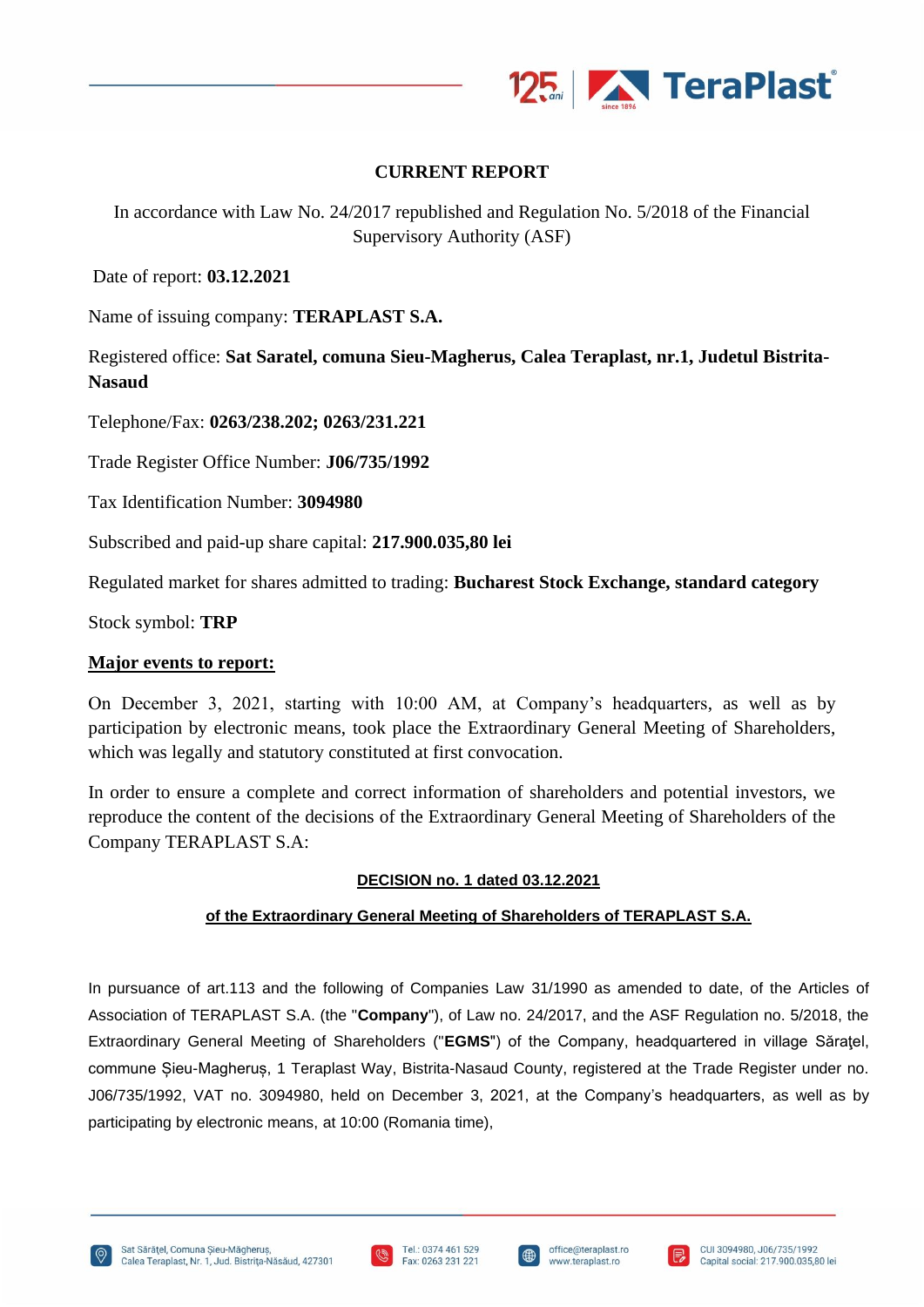

#### **DECIDES**

#### **On the items of the agenda as follows:**

1. Approves the amendment of the Extraordinary General Meeting of the Company's Shareholders Decision no. 1 dated August 24, 2020, as subsequently amended by the Extraordinary General Meeting Decision no. 1 dated June 25, 2021, approving the *repurchase of a maximum number of 5.500.000 shares with a par value of 0.1 lei/share at a minimum price equal to the BVB market price at the time of purchase and a maximum price of 1 leu/share*, as follows:

increasing the maximum purchase price of the repurchased shares, from 1.00 leu/share to 2 lei/share;

supplementing the number of shares to be repurchased (bought back) by 2.000.000 shares; a maximum number of 7.500.000 shares are to be thus repurchased;

the own shares repurchased by the Company shall be offered for free to the employees, the senior employees of the member companies of Teraplast Group and the directors of the company, within a stock option plan program.

*Structure of the vote: With a participation of 1.520.156.580 valid votes for this item on the agenda, representing 69,76403% of the total of 2.178.997.817 rights to vote corresponding to the 2.179.000.358 shares issued by the Company TERAPLAST SA, Item 1 of the agenda was approved as follows: 1.509.881.610 votes for, representing 99,32060% of the votes held by the shareholders present, represented or who voted by correspondence, respectively 69,29248% of the total number of voting rights of the Company, 10.269.548 votes against, representing 0,67550% of the votes held by the shareholders present, represented or who voted by correspondence, respectively 0,47130% of the total number of voting rights of the Company, 5.422 abstention votes, representing 0,00040% of the votes held by shareholders present, represented or who voted by correspondence, respectively 0.00025% of the total number of voting rights of the Company; 52.645 unexercised votes, representing 0,00350% of the votes held by the shareholders present, represented or who voted by correspondence.*

2. Entrusting the Board of Directors with the fulfilment of the resolution adopted by the Extraordinary General Meeting of Shareholders.

*Structure of the vote: With a participation of 1.524.595.250 valid votes for this item on the agenda, representing 69,96773% of all 2.178.997.817 rights to vote corresponding to the 2.179.000.358 shares issued by the Company TERAPLAST S.A., Item 2 of the agenda was approved as follows: 1.514.361.870 votes for, representing 99,32450% of the votes held by the shareholders present, represented or who voted by correspondence, respectively 69,49809% of the total number of voting rights of the Company, 10.233.380 votes against, representing 0,67120% of the votes held by the shareholders present, represented or who voted by correspondence, respectively 0,46964% of all the rights to vote of the Company, 0 votes abstention; 65.145 votes not exercised, representing 0,00430% of the votes held by the shareholders present, represented or who voted by correspondence.*